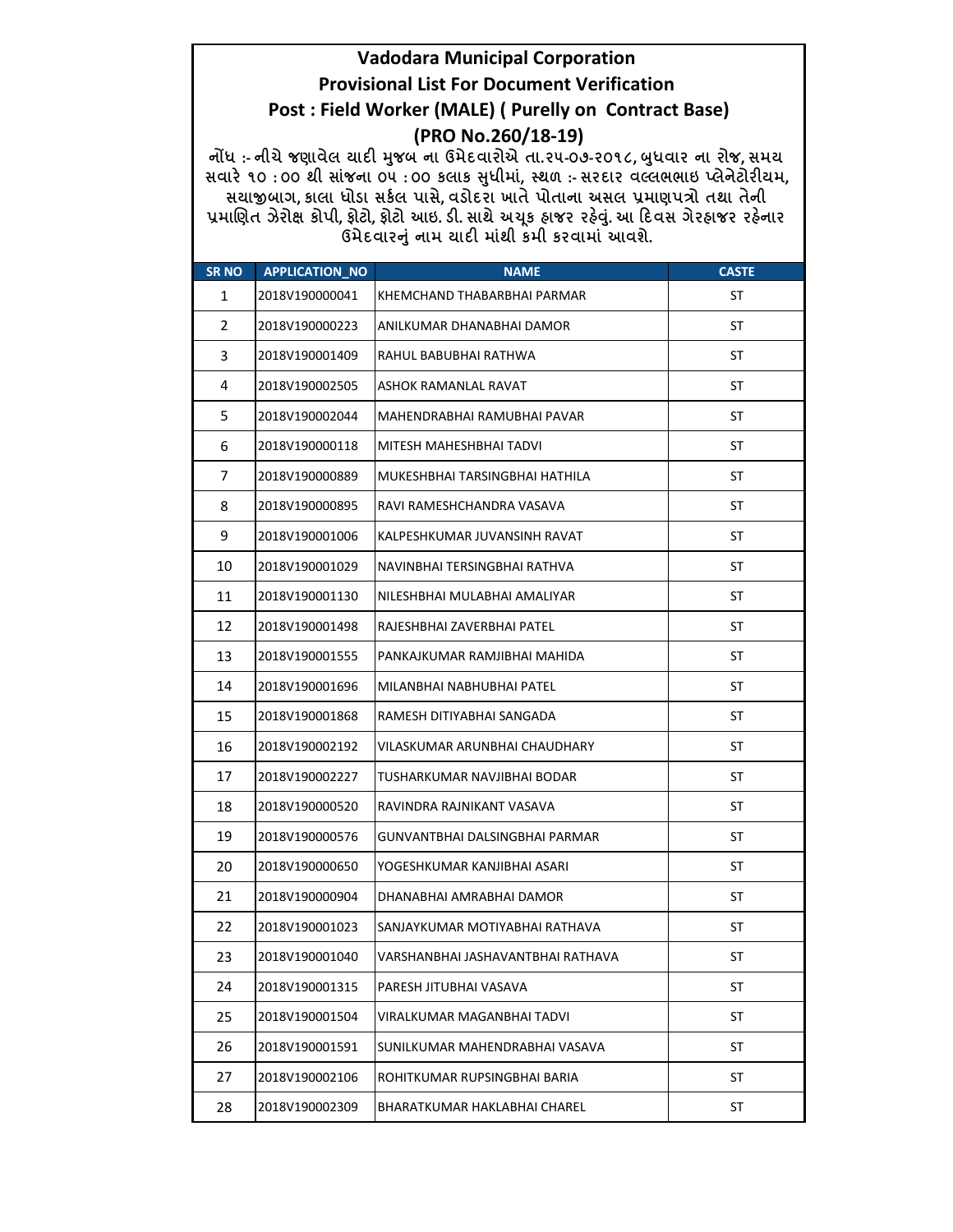## **Vadodara Municipal Corporation Provisional List For Document Verification** Post : Field Worker (MALE) ( Purelly on Contract Base) (PRO No.260/18-19)

નોંધ :- નીચે જણાવેલ ચાદી મુજબ ના ઉમેદવારોએ તા.૨૫-૦૭-૨૦૧૮, બુધવાર ના રોજ, સમય સવારે ૧૦:00 થી સાંજના ou :00 કલાક સુધીમાં, સ્થળ :- સરદાર વલ્લભભાઇ પ્લેનેટોરીયમ, સચાજીબાગ, કાલા ધોડા સર્કલ પાસે, વડોદરા ખાતે પોતાના અસલ પ્રમાણપત્રો તથા તેની પ્રમાણિત ઝેરોક્ષ કોપી, ફોટો, ફોટો આઇ. ડી. સાથે અચૂક હાજર રહેવું. આ દિવસ ગેરહાજર રહેનાર ઉમેદવારનું નામ યાદી માંથી કમી કરવામાં આવશે.

| <b>SR NO</b> | <b>APPLICATION NO</b> | <b>NAME</b>                        | <b>CASTE</b> |
|--------------|-----------------------|------------------------------------|--------------|
| 29           | 2018V190002381        | RITESHKUMAR DILIPBHAI BHAGAT       | ST           |
| 30           | 2018V190002496        | SURESHBHAI DALSINGBHAI RATHWA      | ST           |
| 31           | 2018V190002529        | KIRITBHAI JENTIBHAI RATHAVA        | ST           |
| 32           | 2018V190002667        | VIMALBHAI GANSUBHAI PATEL          | ST           |
| 33           | 2018V190000136        | GYANESHWAR PUNABHAI GOHIL          | ST           |
| 34           | 2018V190000152        | DIPAKKUMAR BHARATBHAI KHANT        | ST           |
| 35           | 2018V190000161        | MEHULKUMAR PUNJIRAM DAMOR          | ST           |
| 36           | 2018V190000203        | NAGINBHAI SHANKARBHAI RATHODIYA    | ST           |
| 37           | 2018V190000310        | ABHISHEK MANHARBHAI BHAGAT         | ST           |
| 38           | 2018V190000399        | HITESHBHAI REVJIBHAI RATHWA        | ST           |
| 39           | 2018V190000409        | DIVYANG MAKANSINH KALMI            | ST           |
| 40           | 2018V190000467        | PRAVINKUMAR DEVABHAI VALVAI        | ST           |
| 41           | 2018V190000473        | PINKALKUMAR BABLUBHAI BHUSARA      | ST           |
| 42           | 2018V190000512        | SANJAY BHAI MAHENDRABHAI CHAUDHARI | ST           |
| 43           | 2018V190000540        | KAILESHKUMAR RAMESHBHAI DAMOR      | ST           |
| 44           | 2018V190000546        | RAKESHBHAI RAMSUBHAI DAMOR         | ST           |
| 45           | 2018V190000617        | NARANBHAI DALABHAI MACHHAR         | ST           |
| 46           | 2018V190000681        | MANANKUMAR LALABHAI VASAVA         | ST           |
| 47           | 2018V190000746        | RAJRAMBHAI BABUBHAI RATHVA         | ST           |
| 48           | 2018V190000847        | DHARMESHKUMAR KESHAVBHAI CHAUDHARI | ST           |
| 49           | 2018V190000868        | MAYURKUMAR HARIDASBHAI PADARIYA    | ST           |
| 50           | 2018V190000896        | MAHENDRAKUMAR RATANSINH CHAUHAN    | ST           |
| 51           | 2018V190001027        | SHANKARBHAI PRATAPBHAI BAMANYA     | <b>ST</b>    |
| 52           | 2018V190001548        | VIPULBHAI DHANSINGBHAI RATHVA      | ST           |
| 53           | 2018V190001562        | PRASHANT MAHENDRABHAI RATHOD       | ST           |
| 54           | 2018V190001660        | JAYESHBHAI DALSINGBHAI DAMOR       | ST           |
| 55           | 2018V190002301        | JIGNESHKUMAR JAGDISHBHAI VASAVA    | ST           |
| 56           | 2018V190002564        | NARANBHAI DALABHAI MACHHAR         | ST           |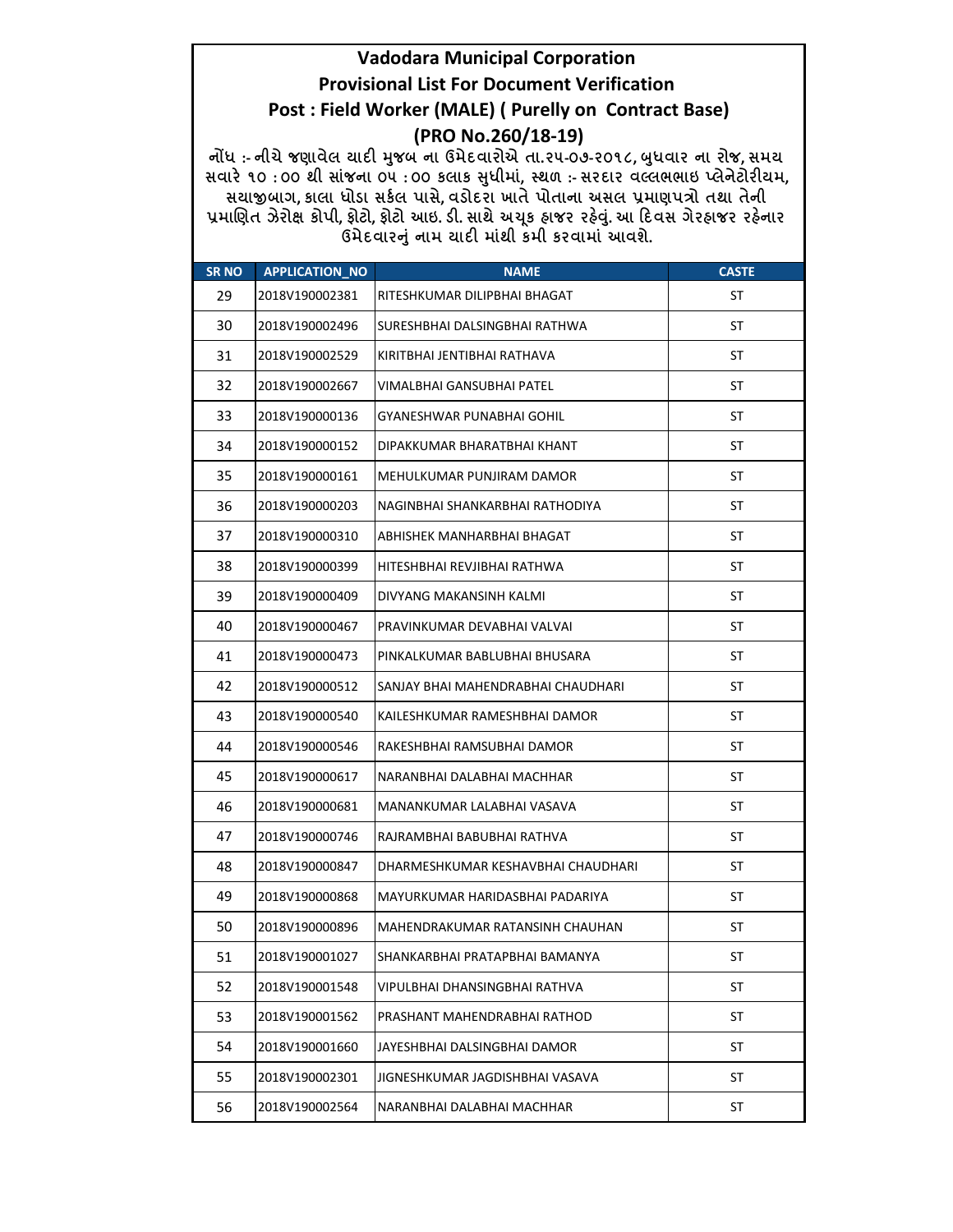## **Vadodara Municipal Corporation Provisional List For Document Verification** Post : Field Worker (MALE) ( Purelly on Contract Base) (PRO No.260/18-19)

નોંધ :- નીચે જણાવેલ ચાદી મુજબ ના ઉમેદવારોએ તા.૨૫-૦૭-૨૦૧૮, બુધવાર ના રોજ, સમય સવારે ૧૦:00 થી સાંજના ou :00 કલાક સુધીમાં, સ્થળ :- સરદાર વલ્લભભાઇ પ્લેનેટોરીયમ, સચાજીબાગ, કાલા ધોડા સર્કલ પાસે, વડોદરા ખાતે પોતાના અસલ પ્રમાણપત્રો તથા તેની પ્રમાણિત ઝેરોક્ષ કોપી, ફોટો, ફોટો આઇ. ડી. સાથે અચૂક હાજર રહેવું. આ દિવસ ગેરહાજર રહેનાર ઉમેદવારનું નામ યાદી માંથી કમી કરવામાં આવશે.

| <b>SR NO</b> | APPLICATION_NO | <b>NAME</b>                        | <b>CASTE</b> |
|--------------|----------------|------------------------------------|--------------|
| 57           | 2018V190002676 | MUKESHBHAI CHHOTUBHAI PATEL        | ST           |
| 58           | 2018V190002742 | PRATIKKUMAR BABUBHAI GAMETI        | ST           |
| 59           | 2018V190000082 | RAKESHBHAI JAYANTIBHAI CHARPOT     | ST           |
| 60           | 2018V190000092 | SAGAR HARISHBHAI VASAVA            | ST           |
| 61           | 2018V190000122 | VIKRAMKUMAR NARUBHAI KHANT         | ST           |
| 62           | 2018V190000141 | NITINCHANDRA MUKESHBHAI KATARA     | ST           |
| 63           | 2018V190000143 | NILESHBHAI UKEDBHAI RATHVA         | ST           |
| 64           | 2018V190000187 | DIPAKKUMAR RAMJIBHAI VASAVA        | ST           |
| 65           | 2018V190000225 | BIPINBHAI BHAGUBHAI GANVIT         | ST           |
| 66           | 2018V190000255 | SHAILESHKUMAR PRATAPBHAI NISARTA   | ST           |
| 67           | 2018V190000257 | JAYESHKUMAR SURAJIBHAI TARAL       | ST           |
| 68           | 2018V190000323 | KALPESH GOVINDBHAI MAKWANA         | ST           |
| 69           | 2018V190000336 | VIRENDRABHAI DAHYABHAI TADVI       | ST           |
| 70           | 2018V190000379 | DINESH RAMESHBHAI BHOYE            | <b>ST</b>    |
| 71           | 2018V190000381 | PRAVINBHAI BHIMABHAI DHRANGI       | ST           |
| 72           | 2018V190000386 | VIJAYKUMAR CHANDUBHAI VASAVA       | ST           |
| 73           | 2018V190000393 | YOGESHKUMAR KANUBHAI TADVI         | ST           |
| 74           | 2018V190000411 | DAXESHBHAI MOHANBHAI PATEL         | ST           |
| 75           | 2018V190000492 | VIPULKUMAR KADKIYABHAI CHAREL      | ST           |
| 76           | 2018V190000510 | SHAILESHKUMAR MANSINGBHAI AMALIYAR | ST           |
| 77           | 2018V190000515 | DILIPBHAI RATANBHAI DANGI          | ST           |
| 78           | 2018V190000516 | RANCHHODBHAI VITTHALBHAI TADVI     | ST           |
| 79           | 2018V190000526 | VIPULKUMAR KADAKIYABHAI CHAREL     | <b>ST</b>    |
| 80           | 2018V190000584 | SATISHKUMAR SURESHBHAI PARGHI      | ST           |
| 81           | 2018V190000612 | NILAYBHAI DINESHBHAI CHAUDHARI     | ST           |
| 82           | 2018V190000651 | RAJENDRABHAI PUNJABHAI BARIA       | ST           |
| 83           | 2018V190000676 | NILESHBHAI MALABHAI SANGADA        | ST           |
| 84           | 2018V190000679 | AMITKUMAR RAJESHBHAI PARMAR        | ST           |